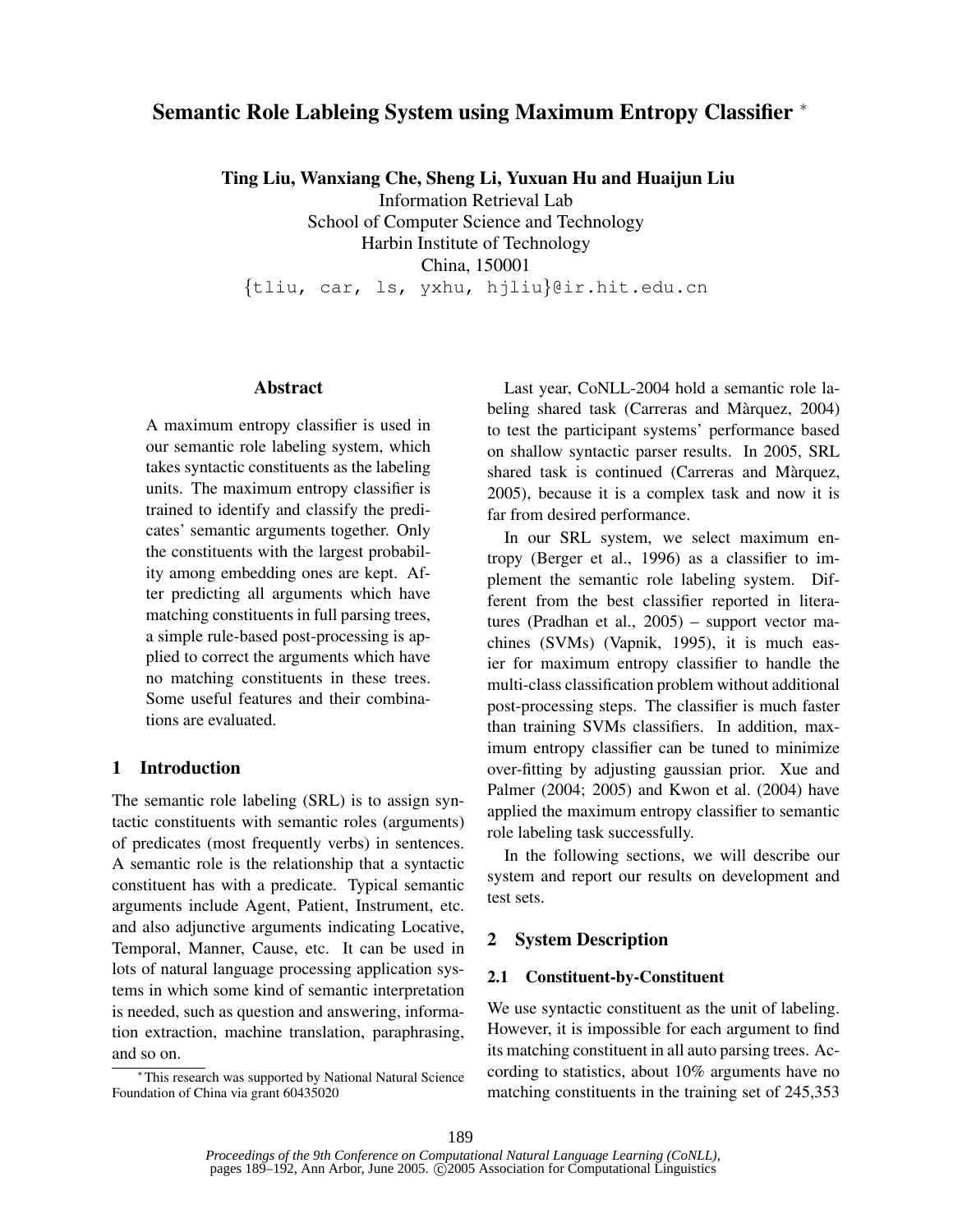constituents. The top five arguments with no matching constituents are shown in Table 1. Here, Charniak parser got 10.08% no matching arguments and Collins parser got 11.89%.

Table 1: The top five arguments with no matching constituents.

| Args           | Cha parser | Col parser | <b>Both</b> |
|----------------|------------|------------|-------------|
| AM-MOD         | 9179       | 9205       | 9153        |
| A1             | 5496       | 7273       | 3822        |
| $AM-NEG$       | 3200       | 3217       | 3185        |
| AM-DIS         | 1451       | 1482       | 1404        |
| A <sub>0</sub> | 1416       | 2811       | 925         |

Therefore, we can see that Charniak parser got a better result than Collins parser in the task of SRL. So we use the full analysis results created by Charniak parser as our classifier's inputs. Assume that we could label all AM-MOD and AM-NEG arguments correctly with simple post processing rules, the upper bound of performance could achieve about 95% recall.

At the same time, we can see that for some arguments, both parsers got lots of no matchings such as AM-MOD, AM-NEG, and so on. After analyzing the training data, we can recognize that the performance of these arguments can improve a lot after using some simple post processing rules only, however other arguments' no matching are caused primarily by parsing errors. The comparison between using and not using post processing rules is shown in Section 3.2.

Because of the high speed and no affection in the number of classes with efficiency of maximum entropy classifier, we just use one stage to label all arguments of predicates. It means that the "NULL" tag of constituents is regarded as a class like "ArgN" and "ArgM".

### **2.2 Features**

The following features, which we refer to as the basic features modified lightly from Pradhan et al. (2005), are provided in the shared task data for each constituent.

- **Predicate lemma**
- **Path:** The syntactic path through the parse tree from the parse constituent to the predicate.
- **Phrase type**
- **Position:** The position of the constituent with respect to its predicate. It has two values, "before" and "after", for the predicate. For the situation of "cover", we use a heuristic rule to ignore all of them because there is no chance for them to become an argument of the predicate.
- **Voice:** Whether the predicate is realized as an active or passive construction. We use a simple rule to recognize passive voiced predicates which are labeled with part of speech – VBN and sequences with AUX.
- **Head word stem:** The stemming result of the constituent's syntactic head. A rule based stemming algorithm (Porter, 1980) is used. Collins Ph.D thesis (Collins, 1999)[Appendix. A] describs some rules to identify the head word of a constituent. Especially for prepositional phrase (PP) constituent, the normal head words are not very discriminative. So we use the last noun in the PP replacing the traditional head word.
- **Sub-categorization**

We also use the following additional features.

- **Predicate POS**
- **Predicate suffix:** The suffix of the predicate. Here, we use the last 3 characters as the feature.
- **Named entity:** The named entity's type in the constituent if it ends with a named entity. There are four types: LOC, ORG, PER and MISC.
- **Path length:** The length of the path between a constituent and its predicate.
- **Partial path:** The part of the path from the constituent to the lowest common ancestor of the predicate and the constituent.
- **Clause layer:** The number of clauses on the path between a constituent and its predicate.
- **Head word POS**
- **Last word stem:** The stemming result of the last word of the constituent.
- **Last word POS**

We also use some combinations of the above features to build some combinational features. Lots of combinational features which were supposed to contribute the SRL task of added one by one. At the same time, we removed ones which made the performance decrease in practical experiments. At last, we keep the following combinations:

- Position + Voice
- Path length + Clause layer
- Predicate + Path
- Path + Position + Voice
- Path + Position + Voice + Predicate
- Head word stem + Predicate
- Head word stem + Predicate + Path
- Head word stem + Phrase
- Clause layer + Position + Predicate

All of the features and their combinations are used without feature filtering strategy.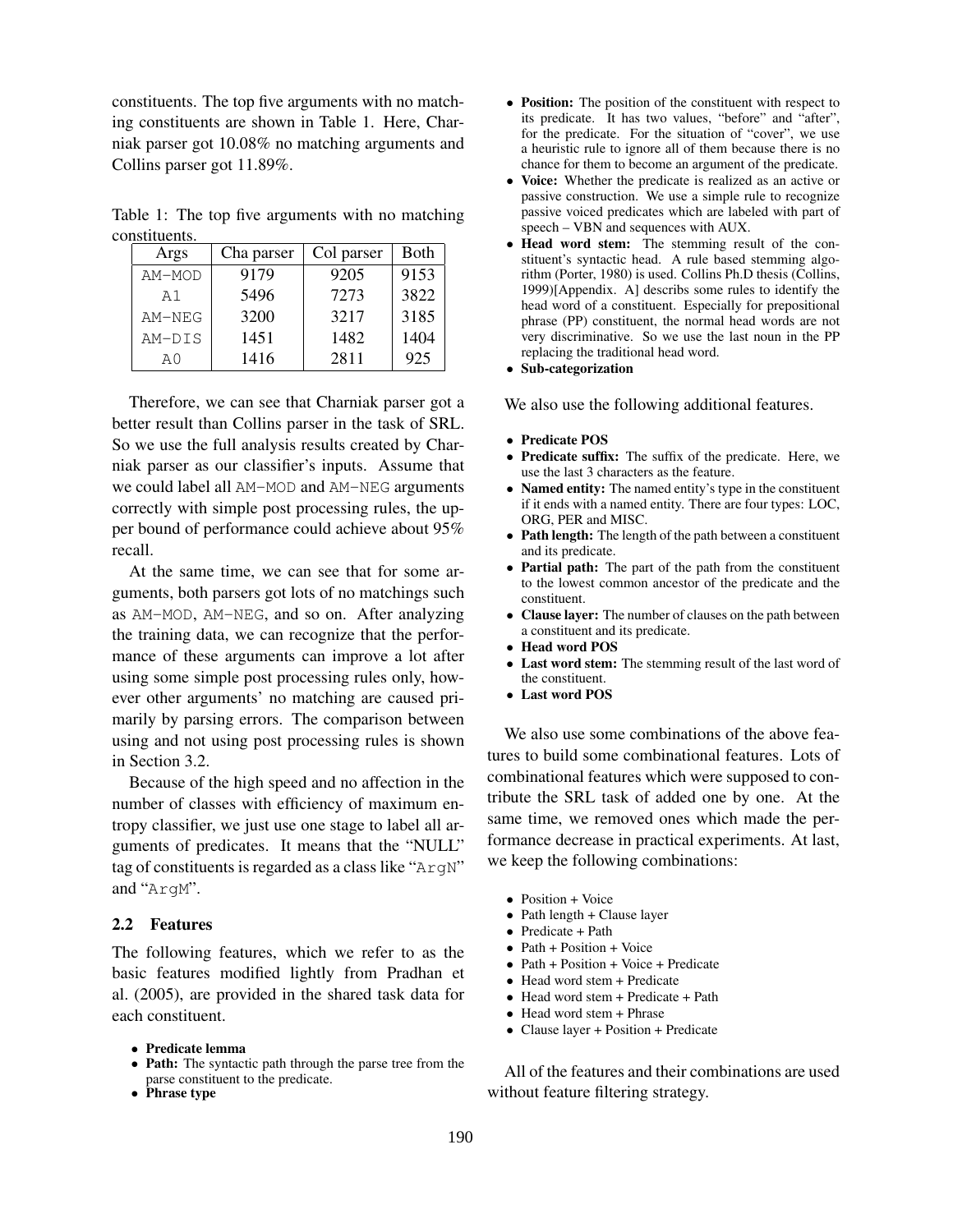#### **2.3 Classifier**

Le Zhang's Maximum Entropy Modeling Toolkit<sup>1</sup>, and the L-BFGS parameter estimation algorithm with gaussian prior smoothing (Chen and Rosenfeld, 1999) are used as the maximum entropy classifier. We set gaussian prior to be 2 and use 1,000 iterations in the toolkit to get an optimal result through some comparative experiments.

## **2.4 No Embedding**

The system described above might label two constituents even if one embeds in another, which is not allowed by the SRL rule. So we keep only one argument when more arguments embedding happens. Because it is easy for maximum entropy classifier to output each prediction's probability, we can label the constituent which has the largest probability among the embedding ones.

#### **2.5 Post Processing Stage**

After labeling the arguments which are matched with constituents exactly, we have to handle the arguments, such as AM-MOD, AM-NEG and AM-DIS, which have few matching with the constituents described in Section 2.1. So a post processing is given by using some simply rules:

- Tag target verb and successive particles as V.
- Tag "not" and "n't" in target verb chunk as AM-NEG.
- Tag modal verbs in target verb chunk, such as words with POS of "MD", "going to", and so on, as AM-MOD.
- Tag the words with POS of "CC" and "RB" at the start of a clause which include the target verb as AM-DIS.

# **3 Experiments**

#### **3.1 Data and Evaluation Metrics**

The data provided for the shared task is a part of PropBank corpus. It consists of the sections from the Wall Street Journal part of Penn Treebank. Sections 02-21 are training sets, and Section 24 is development set. The results are evaluated for precision, recall and  $F_{\beta=1}$  numbers using the *srl-eval.pl* script provided by the shared task organizers.

#### **3.2 Post Processing**

After using post processing rules, the final  $F_{\beta=1}$  is improved from 71.02% to 75.27%.

#### **3.3 Performance Curve**

Because the training corpus is substantially enlarged, this allows us to test the scalability of learning-based SRL systems to large data set and compute learning curves to see how many data are necessary to train. We divide the training set, 20 sections Penn Treebank into 5 parts with 4 sections in each part. There are about 8,000 sentences in each part. Figure 1 shows the change of performance as a function of training set size. When all of training data are used, we get the best system performance as described in Section 3.4.



Figure 1: Our SRL system performance curve (of  $F_{\beta=1}$ ) effecting of the training set size.

We can see that as the training set becomes larger and larger, so does the performance of SRL system. However, the rate of increase slackens. So we can say that at present state, the larger training data has favorable effect on the improvement of SRL system performance.

#### **3.4 Best System Results**

In all the experiments, all of the features and their combinations described above are used in our system. Table 2 presents our best system performance on the development and test sets.

From the test results, we can see that our system gets much worse performance on Brown corpus than WSJ corpus. The reason is easy to be understood for the dropping of automatic syntactic parser performance on new corpus but WSJ corpus.

The training time on PIV 2.4G CPU and 1G Mem machine is about 20 hours on all 20 sections, 39,832-

<sup>&</sup>lt;sup>1</sup>http://homepages.inf.ed.ac.uk/s0450736/maxent\_toolkit.html